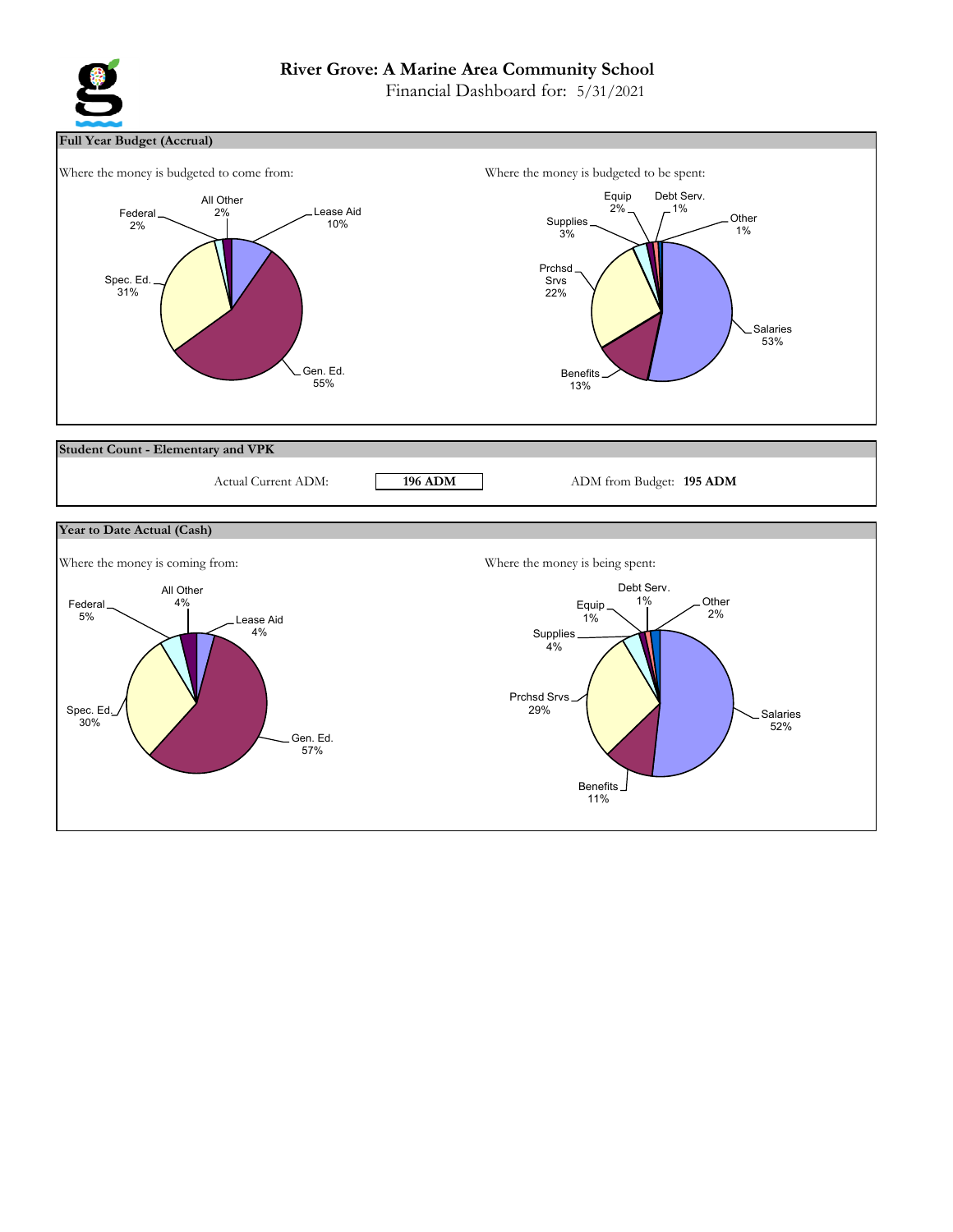

Financial Dashboard for: 5/31/2021



#### **General Comments:**

The school had a reconciled cash balance of \$150,332 at end of month. This is a decrease of \$78,510 from prior month.

#### **Revenue:**

During the month the school received \$198,804 in revenue bringing the year to date receipts to \$2,568,300 including accrued holdback. This represents 95% of the working revenue budget.

#### **Expenses:**

During the month, River Grove incurred expenditures of \$291,171. The year to date expenditures of \$2,635,002, which includes accrued salary payments due, represents 93.7% of the working expense budget.

#### **Other Notes of Importance:**

The cash flow has been updated for revenues to reflect the data MDE is using to pay the school vs our budgeted amounts. The FY22 cash flow represents information taken from approved budget for next year.

The working budget is based on 195 ADM. School reports approximately 196 ADM currently.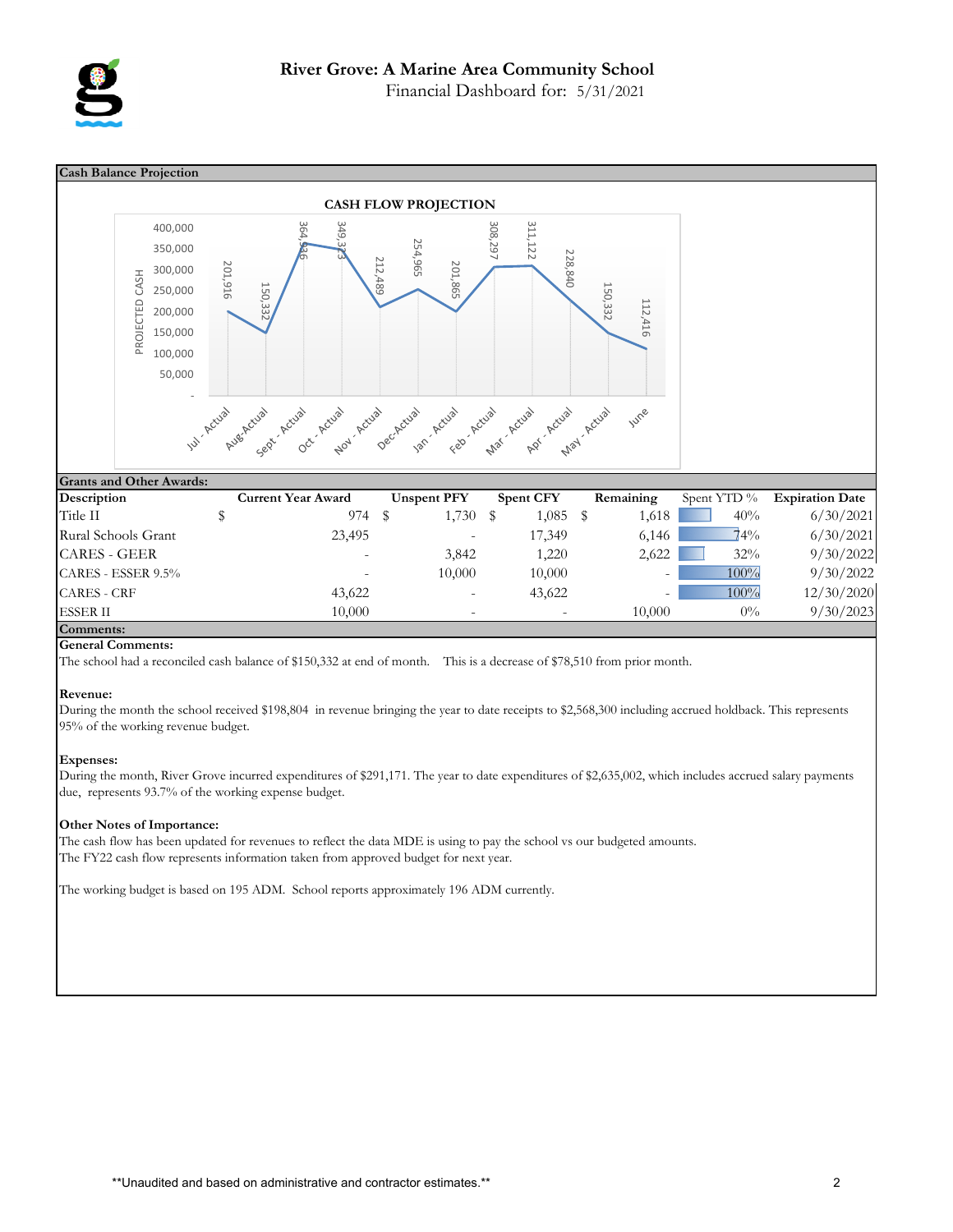# **River Grove Balance Sheet As of May 31, 2021**

|                           | <b>Current Month</b> |
|---------------------------|----------------------|
| \$                        | 150,332              |
|                           | 14,300               |
|                           | 25,756               |
|                           | 252,444              |
|                           | 10,721               |
| \$                        | 453,553              |
|                           |                      |
| \$                        | 164,351              |
|                           |                      |
| $\frac{1}{2}$             | 164,351              |
|                           |                      |
| \$                        | 355,904              |
|                           | (66,702)             |
| $\boldsymbol{\mathsf{S}}$ | 289,202              |
|                           | 453,553              |
|                           |                      |

*\*\*Current year projections are based on management and consultant estimates\*\**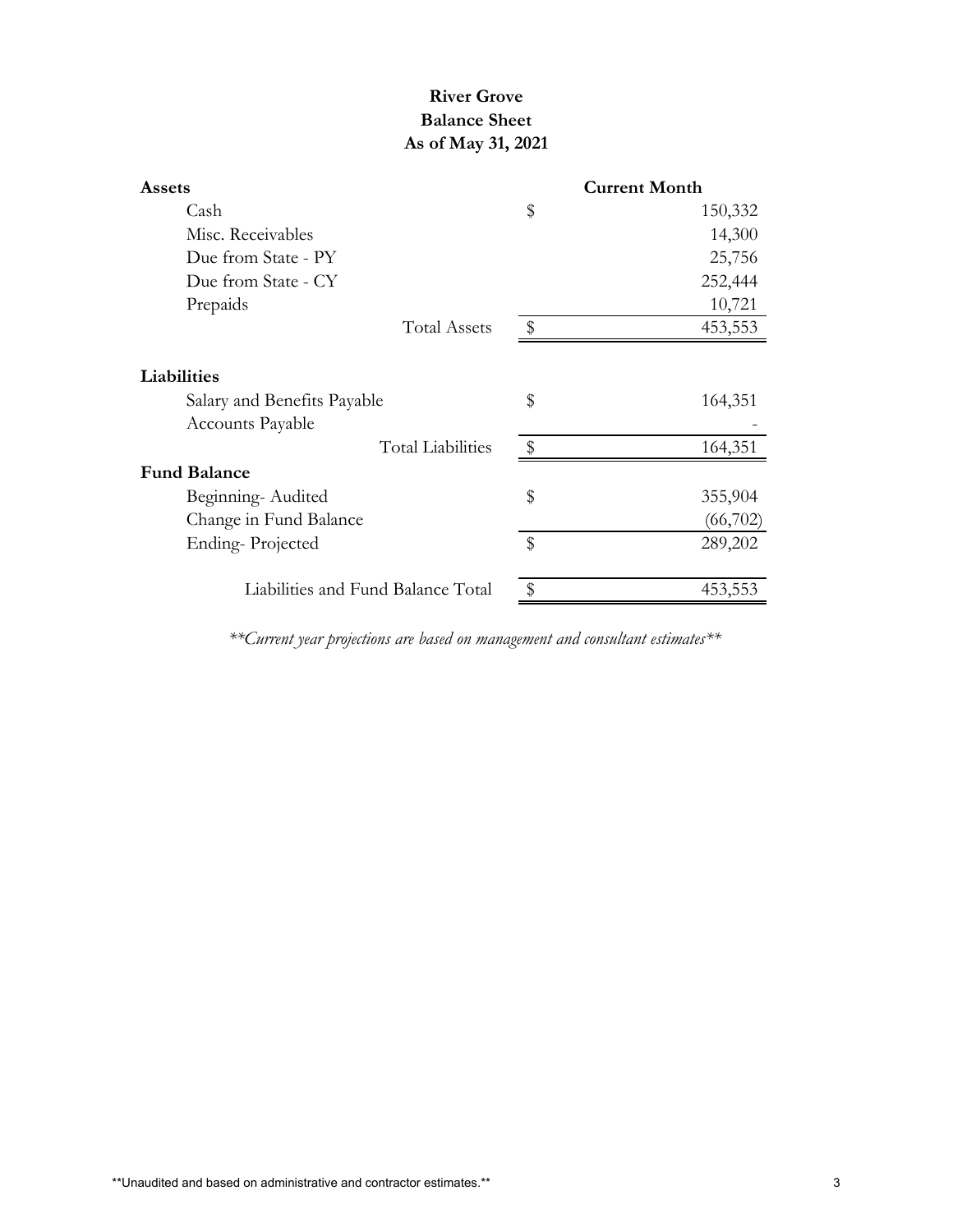# **River Grove Income Statement Summary As of May 31, 2021**

| <b>General Fund</b>             | Adopted<br><b>Budget</b><br><b>205 ADM</b> | Working<br><b>Budget</b><br><b>195 ADM</b> |             | Monthly<br>Activity |             | <b>Year to Date</b><br>Activity |           |  | $%$ of<br>Working<br><b>Budget</b> |  |  |  |
|---------------------------------|--------------------------------------------|--------------------------------------------|-------------|---------------------|-------------|---------------------------------|-----------|--|------------------------------------|--|--|--|
| <b>Revenues</b>                 |                                            |                                            |             |                     |             |                                 |           |  |                                    |  |  |  |
| State Aid                       | \$<br>2,611,245                            | \$<br>2,448,141                            | \$          | 191,270 \$          |             | 2,367,885                       | $96.7\%$  |  |                                    |  |  |  |
| Federal Aid                     | 51,193                                     | 140,240                                    |             | 1,234               |             | 107,341                         | $76.5\%$  |  |                                    |  |  |  |
| Local Aid                       | 55,000                                     | 67,026                                     |             | 1,125               |             | 67,030                          | $100.0\%$ |  |                                    |  |  |  |
| <b>Total Revenues</b>           | \$<br>2,717,438 \$                         | 2,655,407                                  | $\mathbb S$ | 193,628             | $\mathbb S$ | 2,542,257                       | $95.7\%$  |  |                                    |  |  |  |
| Expenditures                    |                                            |                                            |             |                     |             |                                 |           |  |                                    |  |  |  |
| Salary                          | \$<br>1,497,656 \$                         | 1,401,087                                  | \$          | 143,826 \$          |             | 1,361,114                       | $97.1\%$  |  |                                    |  |  |  |
| <b>Benefits</b>                 | 366,143                                    | 340,275                                    |             | 31,518              |             | 290,121                         | 85.3%     |  |                                    |  |  |  |
| <b>Purchased Services</b>       | 754,995                                    | 823,217                                    |             | 88,600              |             | 755,414                         | 91.8%     |  |                                    |  |  |  |
| Supplies and Materials          | 90,312                                     | 102,306                                    |             | 6,677               |             | 101,879                         | 99.6%     |  |                                    |  |  |  |
| Capital Expenditures            | 41,000                                     | 32,510                                     |             |                     |             | 32,510                          | 100.0%    |  |                                    |  |  |  |
| Other Expenses                  | 58,215                                     | 70,781                                     |             | 14,140              |             | 56,000                          | 79.1%     |  |                                    |  |  |  |
| <b>Total Expenditures</b>       | 2,808,321                                  | 2,770,176                                  |             | 284,761             |             | 2,597,038                       | 93.7%     |  |                                    |  |  |  |
| Change in Fund Balance          | \$<br>$(90, 883)$ \$                       | $(114,769)$ \$                             |             | $(91, 132)$ \$      |             | (54, 781)                       |           |  |                                    |  |  |  |
| <b>Food Service Fund</b>        |                                            |                                            |             |                     |             |                                 |           |  |                                    |  |  |  |
| Revenues                        | \$<br>49,199 \$                            | 43,046                                     | - \$        | 5,176 \$            |             | 26,043                          | $60.5\%$  |  |                                    |  |  |  |
| Expenditures                    | \$<br>49,199                               | \$<br>43,046                               | \$          | 6,410               | \$          | 37,964                          | 88.2%     |  |                                    |  |  |  |
| Change in Fund Balance          | \$<br>$\sim$                               | \$<br>$\overline{a}$                       | \$          | $(1,234)$ \$        |             | (11, 921)                       |           |  |                                    |  |  |  |
| Total Change in Fund Balance \$ | $(90, 883)$ \$                             | $(114, 769)$ \$                            |             | $(92,366)$ \$       |             | (66, 702)                       |           |  |                                    |  |  |  |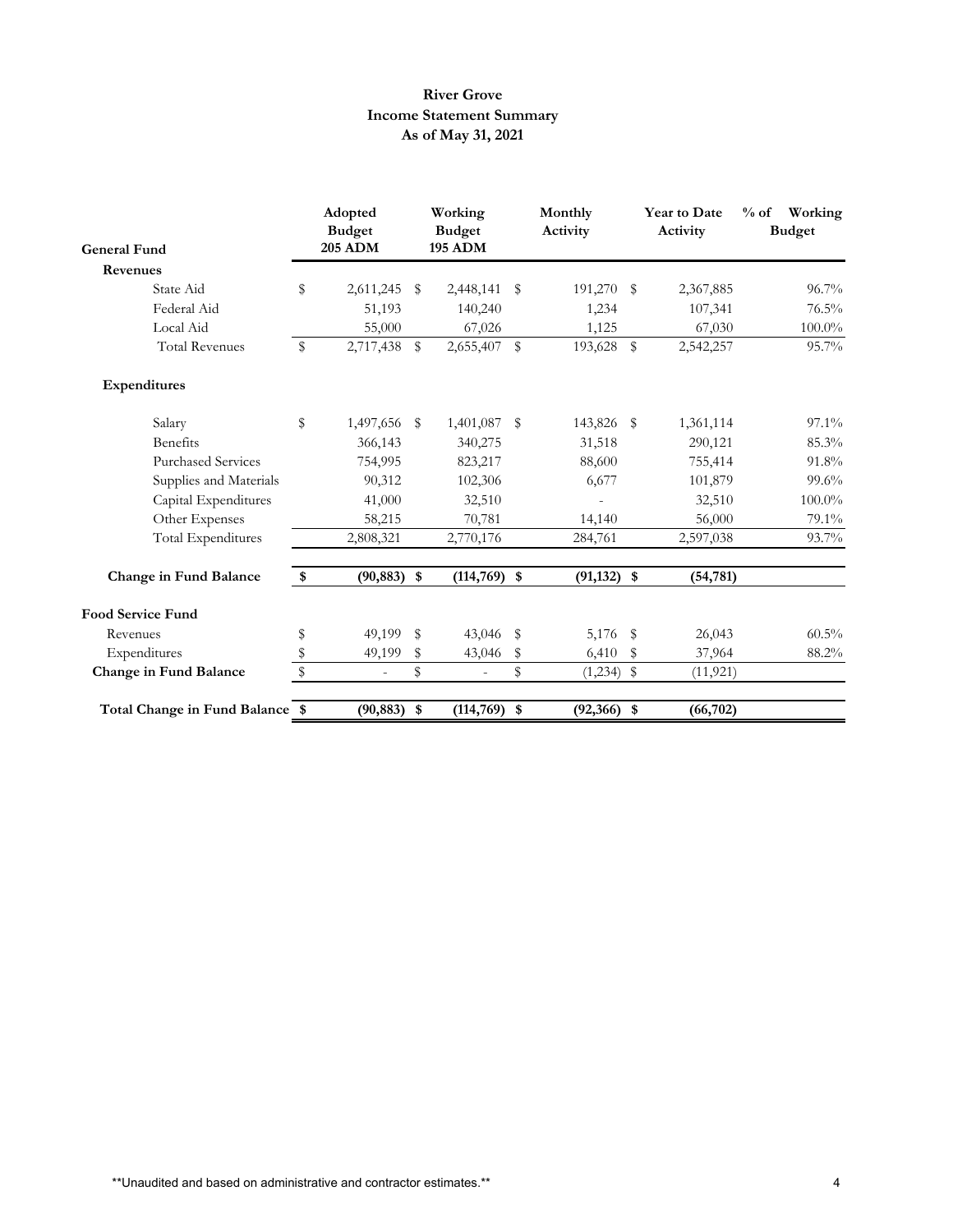## **River Grove Detail Revenue As of May 31, 2021**

#### **FYTD: 92%**

|                                 |              |                                            |              | Proposed                                   |                     |                           |                          |                                    |
|---------------------------------|--------------|--------------------------------------------|--------------|--------------------------------------------|---------------------|---------------------------|--------------------------|------------------------------------|
| <b>State Aid</b>                |              | Adopted<br><b>Budget</b><br><b>205 ADM</b> |              | Revised<br><b>Budget</b><br><b>195 ADM</b> | Monthly<br>Activity |                           | Year to Date<br>Activity | $%$ of<br>Working<br><b>Budget</b> |
| General Aid                     | S.           | 1,504,029                                  | $\mathbb{S}$ | 1,407,232                                  | \$<br>121,231       | ${\mathbb S}$             | 1,302,337                | 92.55%                             |
| Special Ed                      |              | 844,416                                    |              | 762,819                                    | 70,039              |                           | 673,496                  | 88.29%                             |
| Lease Aid                       |              | 262,800                                    |              | 256,230                                    |                     |                           | 94,280                   | 36.79%                             |
| Misc State                      |              |                                            |              | 21,860                                     |                     |                           | 19,572                   | 89.53%                             |
| State Aid Receivable            |              |                                            |              |                                            |                     |                           | 278,200                  | N/A                                |
| <b>Total State Aid</b>          | \$           | 2,611,245                                  | \$           | 2,448,141                                  | \$<br>191,270       | \$                        | 2,367,885                | 96.7%                              |
| <b>Federal Aid</b>              |              |                                            |              |                                            |                     |                           |                          |                                    |
| Title Programs                  | \$           | $2,500$ \$                                 |              | 1,085                                      |                     | \$                        | 1,085                    | $100.0\%$                          |
| Federal Special Ed              |              | 40,000                                     |              | 39,178                                     |                     |                           | 26,769                   | 68.3%                              |
| PPP Proceeds                    |              |                                            |              | 10,375                                     |                     |                           | 10,375                   | 100.0%                             |
| CARES and CRF                   |              | 6,000                                      |              | 69,560                                     | 1,234               |                           | 69,113                   | 99.4%                              |
| Rural Schools Grant             |              |                                            |              | 17,349                                     |                     |                           |                          | 0.0%                               |
| E-Rate                          |              | 2,693                                      |              | 2,693                                      |                     |                           |                          | $0.0\%$                            |
| <b>Total Federal</b>            | \$           | 51,193 \$                                  |              | 140,240                                    | \$<br>1,234         | $\mathbf s$               | 107,341                  | 76.5%                              |
| <b>Local Aid and Donation</b>   |              |                                            |              |                                            |                     |                           |                          |                                    |
| Misc. Revenue                   | \$           | L.                                         | S            | 19,946                                     | 1,100S              |                           | 19,946                   | 100.0%                             |
| Band - Student Activity Fees    |              | 20,000                                     |              | 4,573                                      | 25                  |                           | 4,573                    | $100.0\%$                          |
| Donations and Other             |              | 35,000                                     |              | 42,507                                     |                     |                           | 42,507                   | $100.0\%$                          |
| <b>Interest Earned</b>          |              |                                            |              | 5                                          |                     |                           | 5                        | N/A                                |
| <b>Total Local</b>              | \$           | 55,000                                     | $\mathbf s$  | 67,026                                     | \$<br>1,125         | $\boldsymbol{\mathsf{s}}$ | 67,030                   | 100.0%                             |
| <b>General Fund Revenue</b>     | \$           | 2,717,438                                  | \$           | 2,655,407                                  | \$<br>193,628       | \$                        | 2,542,257                | 95.7%                              |
| <b>Food Service Revenue</b>     |              |                                            |              |                                            |                     |                           |                          |                                    |
| State Aid                       | \$           | $3,237$ \$                                 |              | 850                                        | \$<br>175           | s                         | 673                      | 79.2%                              |
| Federal Aid                     |              | 8,725                                      |              | 24,000                                     | 5,001               |                           | 19,282                   | 80.3%                              |
| Food Sales                      |              | 35,000                                     |              | 6,088                                      |                     |                           | 6,088                    | $100.0\%$                          |
| Transfer from GF                |              | 2,237                                      |              | 12,108                                     |                     |                           |                          | $0.0\%$                            |
| <b>Food Service Revenue</b>     | $\mathbf{s}$ | 49,199                                     | \$           | 43,046                                     | \$<br>5,176         | \$                        | 26,043                   | 60.5%                              |
| <b>Total Revenues All Funds</b> | \$           | 2,766,637                                  | \$           | 2,698,453                                  | \$<br>198,804       | \$                        | 2,568,300                | 95.2%                              |
|                                 |              |                                            |              |                                            |                     |                           |                          |                                    |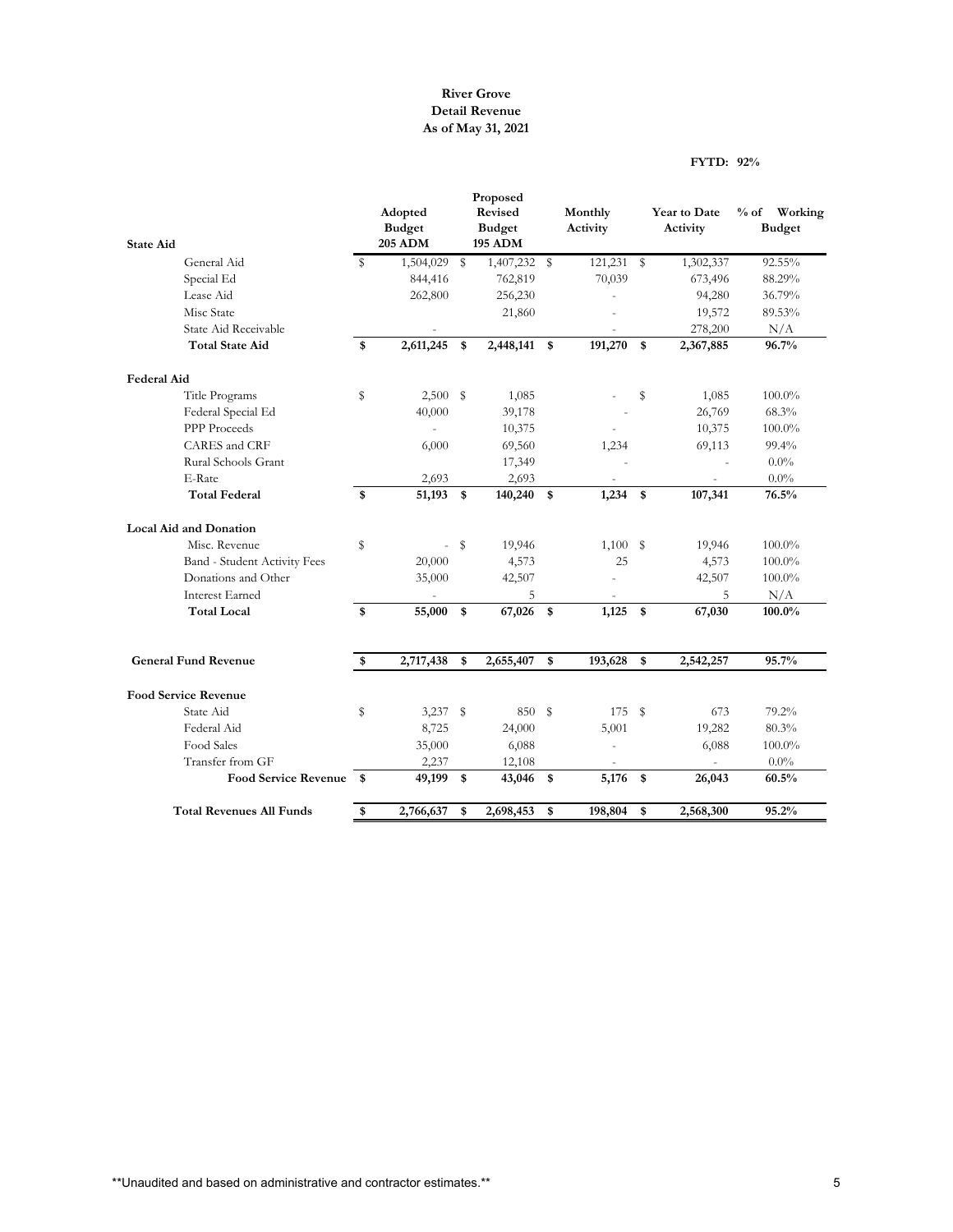### **River Grove Detail Expense As of May 31, 2021**

| <b>FYTD:</b> | 92% |
|--------------|-----|
|              |     |

|                                                      |    | Adopted<br><b>Budget</b><br><b>205 ADM</b> |      | Working<br><b>Budget</b><br><b>195 ADM</b> | Monthly<br>Activity      | Year to Date<br>Activity | $%$ of<br>Working<br><b>Budget</b> |
|------------------------------------------------------|----|--------------------------------------------|------|--------------------------------------------|--------------------------|--------------------------|------------------------------------|
| <b>Admin and Operation</b>                           |    |                                            |      |                                            |                          |                          | 90.7%                              |
| 100 Salaries                                         | s  | 167,068 \$                                 |      | 158,237 \$                                 | 14,785 \$                | 143,452                  |                                    |
| 200 Benefits                                         |    | 45,108                                     |      | 76,740                                     | 4,366                    | 72,374                   | 94.3%                              |
| 305 Contracted Services - Admin<br>320 Communication |    | 126,550                                    |      | 155,000                                    | 29,435                   | 135,830                  | 87.6%                              |
|                                                      |    | 26,928                                     |      | 26,408                                     | 2,821                    | 24,207                   | 91.7%                              |
| 329 Postage                                          |    | 500                                        |      | 123                                        |                          | 123                      | 100.1%                             |
| 330 Utility                                          |    | 40,400                                     |      | 32,000                                     | 5,129                    | 28,017                   | 87.6%                              |
| 340 Insurance                                        |    | 11,681                                     |      | 13,415                                     | 1,122                    | 12,293                   | $91.6\%$                           |
| 350 Repairs & Maintenance                            |    | 2,575                                      |      | 4,925                                      |                          | 4,925                    | 100.0%                             |
| 370 Other Leases (Copier)                            |    | 7,200                                      |      | 7,380                                      | 688                      | 6,693                    | 90.7%                              |
| 371 Building Lease                                   |    | 292,000                                    |      | 299,300                                    | 24,942                   | 274,358                  | 91.7%                              |
| 401 General Supplies                                 |    | 16,400                                     |      | 13,900                                     | 4,779                    | 13,899                   | $100.0\%$                          |
| 405 Purchased Software                               |    | 8,522                                      |      | 3,153                                      | L,                       | 3,153                    | $100.0\%$                          |
| 490 Food                                             |    | ÷.                                         |      | 730                                        |                          | 729                      | 99.8%                              |
| 520 Leasehold Improvements                           |    | 35,000                                     |      | 15,800                                     |                          | 15,800                   | $100.0\%$                          |
| 730 Principal Expense                                |    | 33,600                                     |      | 33,600                                     | 2,857                    | 31,291                   | 93.1%                              |
| 740 Interest Expense                                 |    | 2,184                                      |      | 2,548                                      | 200                      | 2,336                    | 91.7%                              |
| 820 Dues & Memberships                               |    | 20,194                                     |      | 22,095                                     | 11,083                   | 22,095                   | 100.0%                             |
| 899 Misc. Expense/Xfer to FSF                        |    | 2,237                                      |      | 12,108                                     |                          |                          | $0.0\%$                            |
| <b>Total Admin and Operation</b>                     | \$ | 838,147                                    | \$   | 877,462                                    | \$<br>$102,207$ \$       | 791,575                  | 90.2%                              |
| Transportation                                       |    |                                            |      |                                            |                          |                          |                                    |
| 100 Salaries                                         | S  | 117,894                                    | - \$ | $100,000$ \$                               | $12,069$ \$              | 95,668                   | 95.7%                              |
| 200 Benefits                                         |    | 17,861 \$                                  |      | 15,500                                     | 1,919                    | 14,234                   | 91.8%                              |
| 305 Contracted Services - Admin                      |    | 2,210                                      |      | 1,700                                      | 75                       | 1,622                    | 95.4%                              |
| 340 Insurance                                        |    | 6,061                                      |      | 6,219                                      | 517                      | 5,702                    | 91.7%                              |
| 350 Repairs & Maintenance                            |    | 3,000                                      |      | 12,500                                     |                          | 11,724                   | 93.8%                              |
| 370 Bus Lease                                        |    | 60,480                                     |      | 60,480                                     | 5,038                    | 55,419                   | $91.6\%$                           |
| 401 General Supplies                                 |    | 2,500                                      |      | 2,570                                      | 268                      | 2,570                    | $100.0\%$                          |
| 405 Purchased Software                               |    | 3,140                                      |      | 1,646                                      | L.                       | 1,646                    | $100.0\%$                          |
| 440 Fuel                                             |    | 25,000                                     |      | 11,000                                     | 1,001                    | 10,613                   | $96.5\%$                           |
| 820 Dues & Memberships                               |    |                                            |      |                                            |                          | (153)                    | N/A                                |
| <b>Total Transportation</b>                          | \$ | 238,146 \$                                 |      | 211,615 \$                                 | 20,888 \$                | 199,046                  | 94.1%                              |
| Instruction                                          |    |                                            |      |                                            |                          |                          |                                    |
| 100 Salaries                                         | \$ | 599,735 \$                                 |      | 599,735 \$                                 | 62,067 \$                | 492,896                  | 82.2%                              |
| 200 Benefits                                         |    | 149,934                                    |      | 132,500                                    | 13,246                   | 108,581                  | 81.9%                              |
| 1/2XX Summer Salaries & Benefits                     |    |                                            |      |                                            |                          | 91,626                   | N/A                                |
| 305 Contracted Services                              |    | 5,000                                      |      | 878                                        | 518                      | 878                      | 99.9%                              |
| 369 Field Trips                                      |    | 8,000                                      |      | 90                                         | $\overline{\phantom{a}}$ | 90                       | $100.0\%$                          |
| 370 Leases                                           |    | $\overline{\phantom{a}}$                   |      | 418                                        | $\overline{\phantom{0}}$ | 418                      | $99.9\%$                           |
| 401 General Supplies                                 |    | 5,000                                      |      | 1,900                                      | 39                       | 1,865                    | 98.1%                              |
| 405 Non-instructional Software                       |    | $\overline{\phantom{a}}$                   |      | 60                                         |                          | 59                       | 98.2%                              |
| 430 Instructional Supplies                           |    | 17,000                                     |      | 4,244                                      | 352                      | 4,244                    | $100.0\%$                          |
| 455 Non-instructional Tech Supply                    |    | $\blacksquare$                             |      | 190                                        |                          | 189                      | 99.5%                              |
| 460 Textbooks & Bookmarks                            |    | 5,000                                      |      | 32                                         |                          | 32                       | 100.4%                             |
| 490 Food                                             |    | $\overline{\phantom{a}}$                   |      | 182                                        |                          | 182                      | $100.0\%$                          |
| 500 Capital Expenditures                             |    | 4,000                                      |      | 10,731                                     |                          | 10,731                   | $100.0\%$                          |
| 555 Technology Equipment                             |    | 1,000                                      |      | $\overline{\phantom{a}}$                   | $\qquad \qquad -$        | $\overline{\phantom{a}}$ | N/A                                |
| <b>Total Instruction</b>                             | \$ | 794,669                                    | \$   | 750,960                                    | \$<br>76,221 \$          | 711,790                  | 94.8%                              |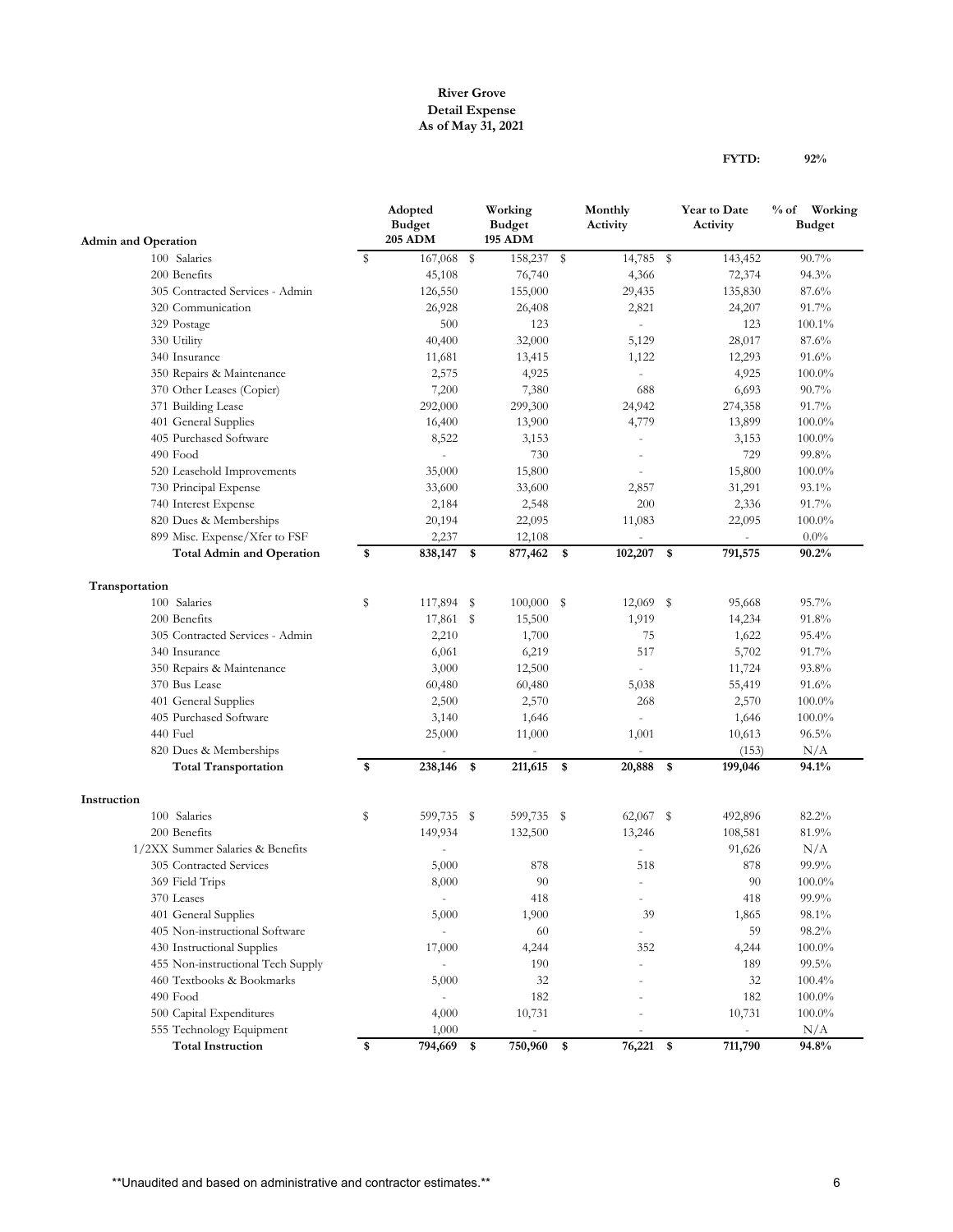| <b>Special Education</b>               |    |                          |    |                          |      |                          |             |                          |           |
|----------------------------------------|----|--------------------------|----|--------------------------|------|--------------------------|-------------|--------------------------|-----------|
| 100 Salaries                           | S  | 612,959 \$               |    | 525,000 \$               |      | 54,406 \$                |             | 425,710                  | 81.1%     |
| 200 Benefits                           |    | 153,240                  |    | 112,500                  |      | 11,808                   |             | 91,899                   | 81.7%     |
| 1/2XX Summer Salaries & Benefits       |    | ä,                       |    |                          |      |                          |             | 93,647                   | N/A       |
| 305 Contracted Services                |    | 154,190                  |    | 190,000                  |      | 18,316                   |             | 180,732                  | 95.1%     |
| 360 Transportation                     |    | 5,720                    |    |                          |      |                          |             |                          | N/A       |
| 366 Travel & Conferences               |    | $\sim$                   |    | 2,850                    |      |                          |             | 2,850                    | $100.0\%$ |
| 401 General Supplies                   |    | 1,250                    |    | 3,103                    |      |                          |             | 3,103                    | $100.0\%$ |
| 405 Purchased Software                 |    | $\overline{\phantom{a}}$ |    | 2,357                    |      |                          |             | 2,357                    | $100.0\%$ |
| 433 Instructional Supplies             |    | 1,500                    |    | 5,905                    |      | 237                      |             | 5,905                    | $100.0\%$ |
| 820 Dues & Memberships                 |    |                          |    | 430                      |      |                          |             | 431                      | 100.3%    |
| <b>Total Special Ed</b>                | \$ | 928,859                  | \$ | 842,145                  | - \$ | 84,768                   | $\mathbf s$ | 806,633                  | 95.8%     |
| <b>Title Programs</b>                  |    |                          |    |                          |      |                          |             |                          |           |
| 100 Salaries                           | S  |                          | \$ | 250                      | \$   |                          | S           | 250                      | 100.0%    |
| 200 Benefits                           |    |                          |    | 38                       |      |                          |             | 38                       | 98.8%     |
| 303 Contracted Services                |    |                          |    | 200                      |      |                          |             | 200                      | $100.0\%$ |
| 366 Travel & Conferences               |    | 2,500                    |    | 597                      |      |                          |             | 597                      | 100.0%    |
| 401 General Supplies                   |    |                          |    | 8,242                    |      |                          |             | 8,242                    | 100.0%    |
| 430 Instructional Supplies             |    |                          |    | 5,735                    |      |                          |             | 5,735                    | $100.0\%$ |
| 455 Instructional Tech Supply          |    |                          |    | 1,300                    |      |                          |             | 1,300                    | $100.0\%$ |
| 460 Textbooks & Bookmarks              |    |                          |    | 2,072                    |      | $\overline{\phantom{a}}$ |             | 2,072                    | $100.0\%$ |
| <b>Total Title Programs</b>            | \$ | 2,500                    | \$ | 18,434                   | \$   |                          | \$          | 18,433                   | 100.0%    |
| <b>CARES</b> and CRF                   |    |                          |    |                          |      |                          |             |                          |           |
| 100 Salaries (Transportation)          | s  |                          | s  | 17,865                   |      | 499                      |             | 17,865                   | 100.0%    |
| 200 Benefits (Transportation)          |    |                          |    | 2,997                    |      | 179                      |             | 2,997                    | $100.0\%$ |
| 303 Contracted Services                |    |                          |    | 6,320                    |      |                          |             | 6,320                    | $100.0\%$ |
| 320 Communication                      |    |                          |    | 1,161                    |      |                          |             | 1,161                    | $100.0\%$ |
| 370 Other Leases (Copier)              |    |                          |    | 1,253                    |      |                          |             | 1,253                    | 100.0%    |
| 401 General Supplies                   |    |                          |    | 33,789                   |      |                          |             | 33,789                   | $100.0\%$ |
| 405 Purchased Software                 |    | 5,000                    |    | 196                      |      |                          |             | 196                      | 100.1%    |
| 500 Capital Expenditures               |    | 1,000                    |    | 5,795                    |      |                          |             | 5,795                    | $100.0\%$ |
| 555 Technology Equipment               |    |                          |    | 184                      |      | $\overline{a}$           |             | 184                      | 99.8%     |
| <b>Total CARES and CRF</b>             | \$ | 6,000                    | \$ | 69,560                   | \$   | 677                      | \$          | 69,561                   | 100.0%    |
| <b>Total General Fund Expenditures</b> | \$ | 2,808,321                | \$ | 2,770,176                | \$   | 284,761                  | \$          | 2,597,038                | 93.7%     |
|                                        |    |                          |    |                          |      |                          |             |                          |           |
| <b>Food Service Fund</b>               |    |                          |    |                          |      |                          |             |                          |           |
| 100 Salaries                           | S  | $13,260$ \$              |    | $19,767$ \$              |      | $2,034$ \$               |             | 18,567                   | 93.9%     |
| 200 Benefits                           |    | 2,009                    |    | 3,201                    |      | 318                      |             | 2,901                    | 90.6%     |
| 305 Contracted Services                |    | 900                      |    | 353                      |      | 10                       |             | 353                      | 99.9%     |
| 350 Repairs & Maintenance              |    | 1,030                    |    |                          |      |                          |             |                          | $\rm N/A$ |
| 401 General Supplies                   | Ş  | 650 \$                   |    | $1,825$ \$               |      | 461 \$                   |             | 1,825                    | $100.0\%$ |
| 490 Food                               |    | 30,850                   |    | 17,900                   |      | 3,587                    |             | 14,318                   | $80.0\%$  |
| 500 Furniture & Equipment              |    | 500                      |    | $\overline{\phantom{a}}$ |      |                          |             | $\overline{\phantom{a}}$ | N/A       |
| <b>Total Food Service Fund</b>         | \$ | 49,199 \$                |    | 43,046 \$                |      | 6,410 \$                 |             | 37,964                   | 88.2%     |
|                                        |    |                          |    |                          |      |                          |             |                          |           |
| Total Expenditures All Funds \$        |    | 2,857,520                | \$ | 2,813,222                | \$   | 291,171 \$               |             | 2,635,002                | 93.7%     |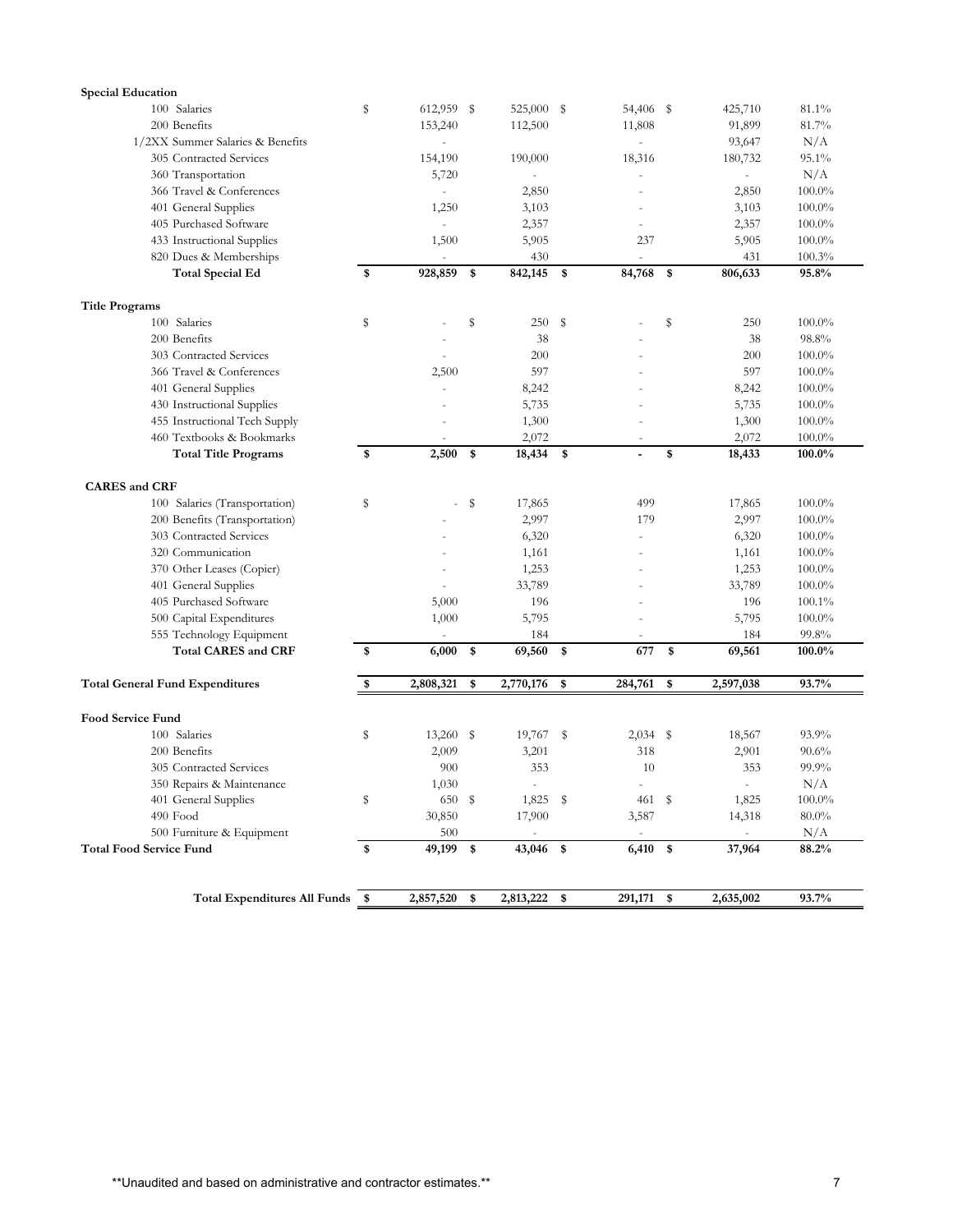#### **River Grove CashFlow FY21 \$ 175,552.05 2,106,624.60 \$ As of May 31, 2021**

| <b>Cash Receipts</b>            | <b>MDE</b> Data    |      | Year to Date            |                         | June       | Total           | <b>Budget</b>      |      | Remaining |
|---------------------------------|--------------------|------|-------------------------|-------------------------|------------|-----------------|--------------------|------|-----------|
| State Aids- CY                  | \$<br>2,340,694    |      | 2,089,685               | $\sqrt[6]{\frac{1}{2}}$ | 191,040 \$ | 2,280,725       | \$<br>2,340,694 \$ |      | 59,969    |
| State Aids-PY                   | 288,502            |      | 288,502                 |                         |            | 288,502         | 288,502            |      |           |
| Federal Aids                    | 137,032            |      | 107,341                 |                         |            | 107,341         | 137,032            |      | 29,690    |
| Local                           | 67,026             |      | 67,030                  |                         |            | 67,030          | 67,026             |      | (4)       |
| Food Service                    | 43,046             |      | 26,043                  |                         | 4,251      | 30,294          | 43,046             |      | 12,752    |
| Total Inflows \$                | 2,876,300 \$       |      | 2,578,603               |                         | 195,291    | 2,773,894       | \$<br>2,876,300    | \$   | 102,406   |
| Expense based on working budget |                    |      |                         |                         |            |                 |                    |      |           |
| <b>Expense</b>                  |                    |      |                         |                         |            |                 |                    |      |           |
| Salary                          | \$<br>1,401,087 \$ |      | $1,212,896$ \$          |                         | 116,757 \$ | 1,329,653       | \$<br>1,401,087 \$ |      | 71,434    |
| Benefits                        | \$<br>340,275      |      | 253,066                 |                         | 28,356     | 281,423         | 340,275            |      | 58,852    |
| <b>Purchased Services</b>       | 523,917            |      | 481,056                 |                         | 42,861     | 523,917         | 523,917            |      |           |
| Supplies and Materials          | 102,306            |      | 101,879                 |                         | 427        | 102,306         | 102,306            |      |           |
| Capital Expenditures            | \$<br>32,510       |      | 32,510                  |                         |            | 32,510          | 32,510             |      |           |
| Lease                           | \$<br>299,300      |      | 274,358                 |                         | 24,942     | 299,300         | 299,300            |      |           |
| Other Expenses                  | \$<br>70,781       |      | 56,000                  |                         | 14,781     | 70,781          | 70,781             |      |           |
| Food Service                    | \$<br>43,046       |      | 37,964                  |                         | 5,082      | 43,046          | 43,046             |      |           |
| Accounts and Lease Payable      |                    |      |                         |                         |            |                 |                    |      |           |
| <b>Total Outflows</b>           | \$<br>2,813,222    | - \$ | 2,449,730               | $\sqrt[6]{\frac{1}{2}}$ | 233,207    | \$<br>2,682,936 | \$<br>2,813,222    | - \$ | 130,286   |
|                                 |                    |      | Change in Cash          | $\mathbb{S}$            | (37, 915)  |                 |                    |      |           |
|                                 |                    |      | Beginning               | $\sqrt[6]{3}$           | 150,332    |                 |                    |      |           |
|                                 |                    |      | Line of Credit          | $\sqrt{3}$              |            |                 |                    |      |           |
|                                 |                    |      | <b>Ending-Projected</b> | $\sqrt{3}$              | 112,416    |                 |                    |      |           |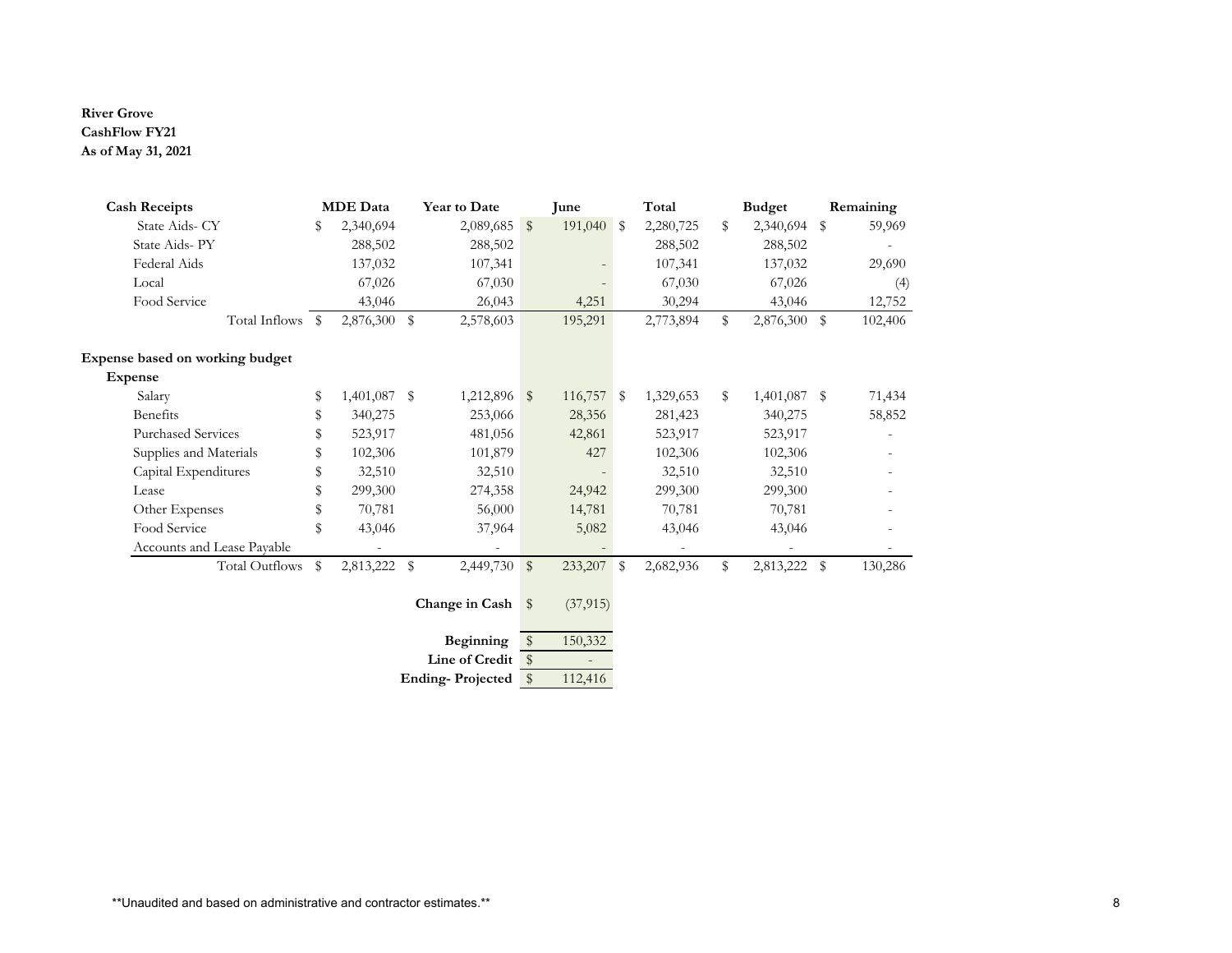## **River Grove CashFlow FY22**

| <b>Cash Receipts</b>            | <b>Approved Budget</b>                  |                   | July          |              | August       | September     |                | October     |               | November |
|---------------------------------|-----------------------------------------|-------------------|---------------|--------------|--------------|---------------|----------------|-------------|---------------|----------|
| State Aids- CY                  | \$                                      | 2,799,234 \$      | 209,943 \$    |              | 209,943 \$   | 209,943       | $\mathfrak{P}$ | 209,943     | - \$          | 209,943  |
| State Aids-PY                   |                                         | 59,969            |               |              | 17,991       | 23,988        |                | 14,992      |               |          |
| Federal Aids                    |                                         | 84,023            |               |              | 8,402        | 8,402         |                | 8,402       |               | 8,402    |
| Local                           |                                         | 69,000            |               |              | 11,500       |               |                | 11,500      |               |          |
| Food Service                    |                                         | 165,100           |               |              |              |               |                | 18,344      |               | 18,344   |
| Total Inflows \$                |                                         | 3,177,326 \$      | 209,943 \$    |              | 247,836 \$   | 242,332       | \$             | 263,182 \$  |               | 236,689  |
| Expense based on working budget |                                         |                   |               |              |              |               |                |             |               |          |
| <b>Expense</b>                  |                                         |                   |               |              |              |               |                |             |               |          |
| Salary                          | \$                                      | $1,630,000$ \$    | 112,742 \$    |              | 112,742 \$   | 112,742 \$    |                | 112,742 \$  |               | 112,742  |
| Benefits                        |                                         | 402,301           | 27,826        |              | 27,826       | 27,826        |                | 27,826      |               | 27,826   |
| <b>Purchased Services</b>       |                                         | 425,570           | 35,464        |              | 35,464       | 35,464        |                | 35,464      |               | 35,464   |
| Supplies and Materials          |                                         | 60,081            | 20,000        |              | 5,000        | 5,000         |                | 5,000       |               | 5,000    |
| Capital Expenditures            |                                         | 17,000            | 8,500         |              | 8,500        |               |                |             |               |          |
| Lease                           |                                         | 325,580           | 27,132        |              | 27,132       | 27,132        |                | 27,132      |               | 27,132   |
| Other Expenses                  |                                         | 70,199            | 5,850         |              | 5,850        | 5,850         |                | 5,850       |               | 5,850    |
| Food Service                    |                                         | 165,100           |               |              |              |               |                | 18,344      |               | 18,344   |
| Accounts and Lease Payable      |                                         |                   |               |              |              |               |                |             |               |          |
| Total Outflows \$               |                                         | 3,095,831 \$      | 237,513       | $\mathbb{S}$ | 222,513 \$   | 214,013       | $\frac{1}{2}$  | 232,358 \$  |               | 232,358  |
|                                 |                                         | Change in Cash \$ | $(27,571)$ \$ |              | 25,322 \$    | 28,319 \$     |                | $30,824$ \$ |               | 4,332    |
|                                 |                                         | Beginning \$      | 112,416       | $\mathbb{S}$ | 84,845       | \$<br>110,168 | \$             | 138,487     | \$            | 169,311  |
|                                 |                                         | Line of Credit \$ |               |              |              |               |                |             | $\$\$         | $\sim$   |
|                                 | Ending - Projected \$                   |                   | 84,845        | $\,$         | $110,168$ \$ | 138,487       | $\mathbb S$    | 169,311     | ${\mathbb S}$ | 173,642  |
|                                 | <b>Estimated Line of Credit Balance</b> |                   | ٠.            | \$           |              |               |                |             |               |          |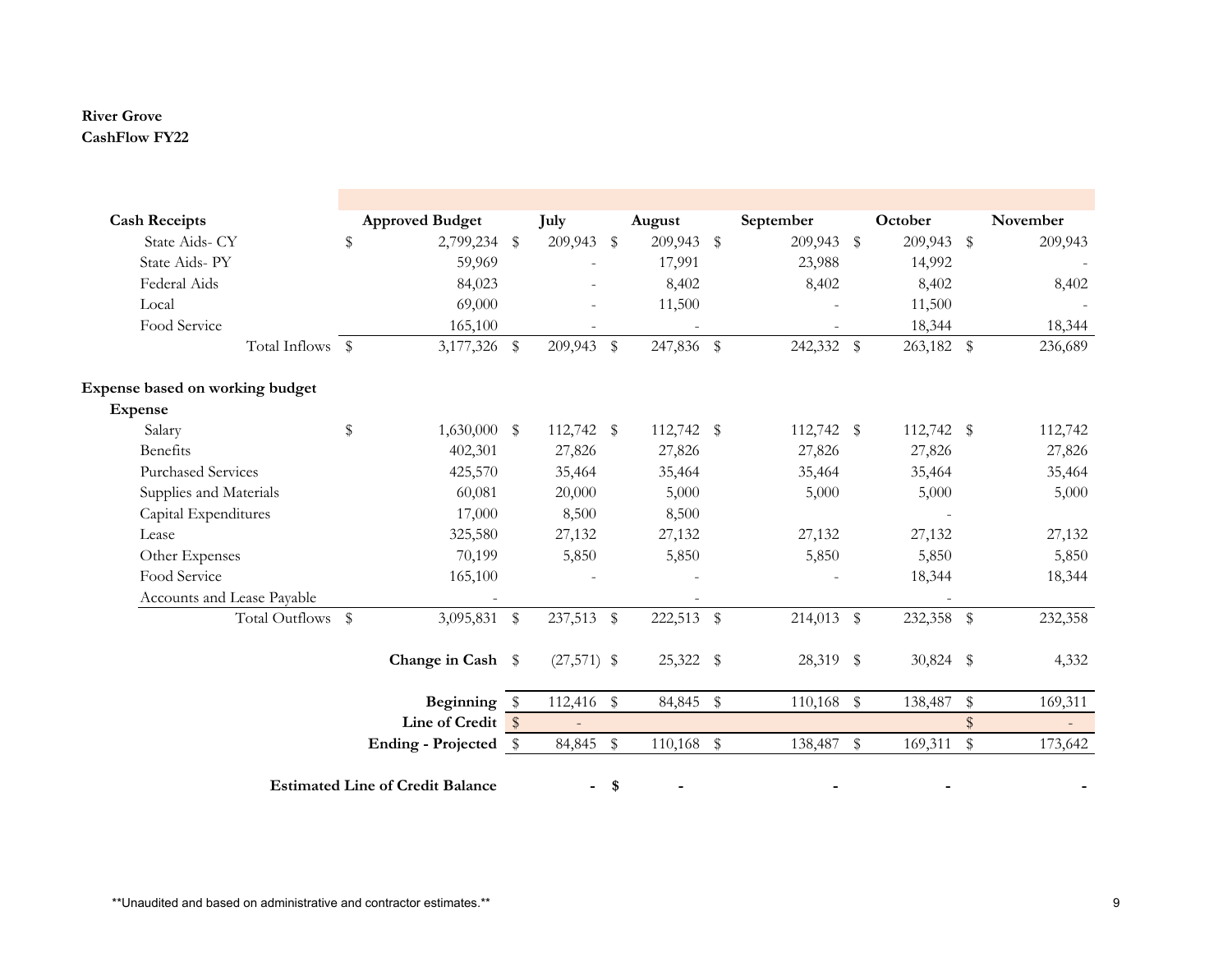## **River Grove CashFlow FY22**

| December<br>209,943 \$<br>8,402<br>11,500<br>18,344<br>248,189 \$<br>112,742 \$ |               | January<br>209,943 \$<br>8,402<br>18,344<br>236,689 \$ |                         | February<br>209,943<br>8,402<br>11,500<br>18,344<br>248,189 \$ | $\mathbb{S}$ | March<br>209,943 \$<br>8,402<br>18,344<br>236,689 \$ |                         | April<br>209,943 \$<br>8,402<br>11,500<br>18,344 | May<br>209,943<br>2,998<br>8,402<br>18,344 | \$          | June<br>209,943<br>11,500<br>18,344 |
|---------------------------------------------------------------------------------|---------------|--------------------------------------------------------|-------------------------|----------------------------------------------------------------|--------------|------------------------------------------------------|-------------------------|--------------------------------------------------|--------------------------------------------|-------------|-------------------------------------|
|                                                                                 |               |                                                        |                         |                                                                |              |                                                      |                         |                                                  |                                            |             |                                     |
|                                                                                 |               |                                                        |                         |                                                                |              |                                                      |                         |                                                  |                                            |             |                                     |
|                                                                                 |               |                                                        |                         |                                                                |              |                                                      |                         |                                                  |                                            |             |                                     |
|                                                                                 |               |                                                        |                         |                                                                |              |                                                      |                         |                                                  |                                            |             |                                     |
|                                                                                 |               |                                                        |                         |                                                                |              |                                                      |                         |                                                  |                                            |             |                                     |
|                                                                                 |               |                                                        |                         |                                                                |              |                                                      |                         | 248,189 \$                                       | 239,687 \$                                 |             | 239,787                             |
|                                                                                 |               |                                                        |                         |                                                                |              |                                                      |                         |                                                  |                                            |             |                                     |
|                                                                                 |               |                                                        |                         |                                                                |              |                                                      |                         |                                                  |                                            |             |                                     |
|                                                                                 |               | 112,742 \$                                             |                         | 112,742 \$                                                     |              | 112,742 \$                                           |                         | 112,742 \$                                       | 112,742 \$                                 |             | 112,742                             |
| 27,826                                                                          |               | 27,826                                                 |                         | 27,826                                                         |              | 27,826                                               |                         | 27,826                                           | 27,826                                     |             | 27,826                              |
| 35,464                                                                          |               | 35,464                                                 |                         | 35,464                                                         |              | 35,464                                               |                         | 35,464                                           | 35,464                                     |             | 35,464                              |
| 5,000                                                                           |               | 2,561                                                  |                         | 2,502                                                          |              | 2,503                                                |                         | 2,504                                            | 2,505                                      |             | 2,506                               |
|                                                                                 |               |                                                        |                         |                                                                |              |                                                      |                         |                                                  |                                            |             |                                     |
| 27,132                                                                          |               | 27,132                                                 |                         | 27,132                                                         |              | 27,132                                               |                         | 27,132                                           | 27,132                                     |             | 27,132                              |
| 5,850                                                                           |               | 5,850                                                  |                         | 5,850                                                          |              | 5,850                                                |                         | 5,850                                            | 5,850                                      |             | 5,850                               |
| 18,344                                                                          |               | 18,344                                                 |                         | 18,344                                                         |              | 18,344                                               |                         | 18,344                                           | 18,344                                     |             | 18,344                              |
|                                                                                 |               |                                                        |                         |                                                                |              |                                                      |                         |                                                  |                                            |             |                                     |
|                                                                                 |               |                                                        |                         | 229,860                                                        | \$           |                                                      |                         |                                                  |                                            |             | 229,863                             |
|                                                                                 |               |                                                        |                         |                                                                |              |                                                      |                         |                                                  |                                            |             | 9,924                               |
| 173,642                                                                         | \$            | 189,474                                                | \$                      | 196,245                                                        | \$           | 214,574                                              | - \$                    | 221,403                                          | \$<br>239,730                              | \$          | 249,555                             |
|                                                                                 | $\mathbb S$   |                                                        | \$                      |                                                                | $\,$         |                                                      | \$                      |                                                  | \$                                         | \$          |                                     |
|                                                                                 | ${\mathbb S}$ | 196,245                                                | $\sqrt[6]{\frac{1}{2}}$ | 214,574                                                        | $\mathbb S$  | 221,403                                              | $\sqrt[6]{\frac{1}{2}}$ | 239,730                                          | \$<br>249,555                              | $\mathbb S$ | 259,479                             |
|                                                                                 | 189,474       | 232,358 \$<br>15,832 \$                                |                         | 229,919 \$<br>$6,771$ \$                                       |              | 18,330 \$                                            |                         | 229,861 \$<br>$6,829$ \$                         | 229,862 \$<br>18,328 \$                    |             | 229,863 \$<br>$9,825$ \$            |